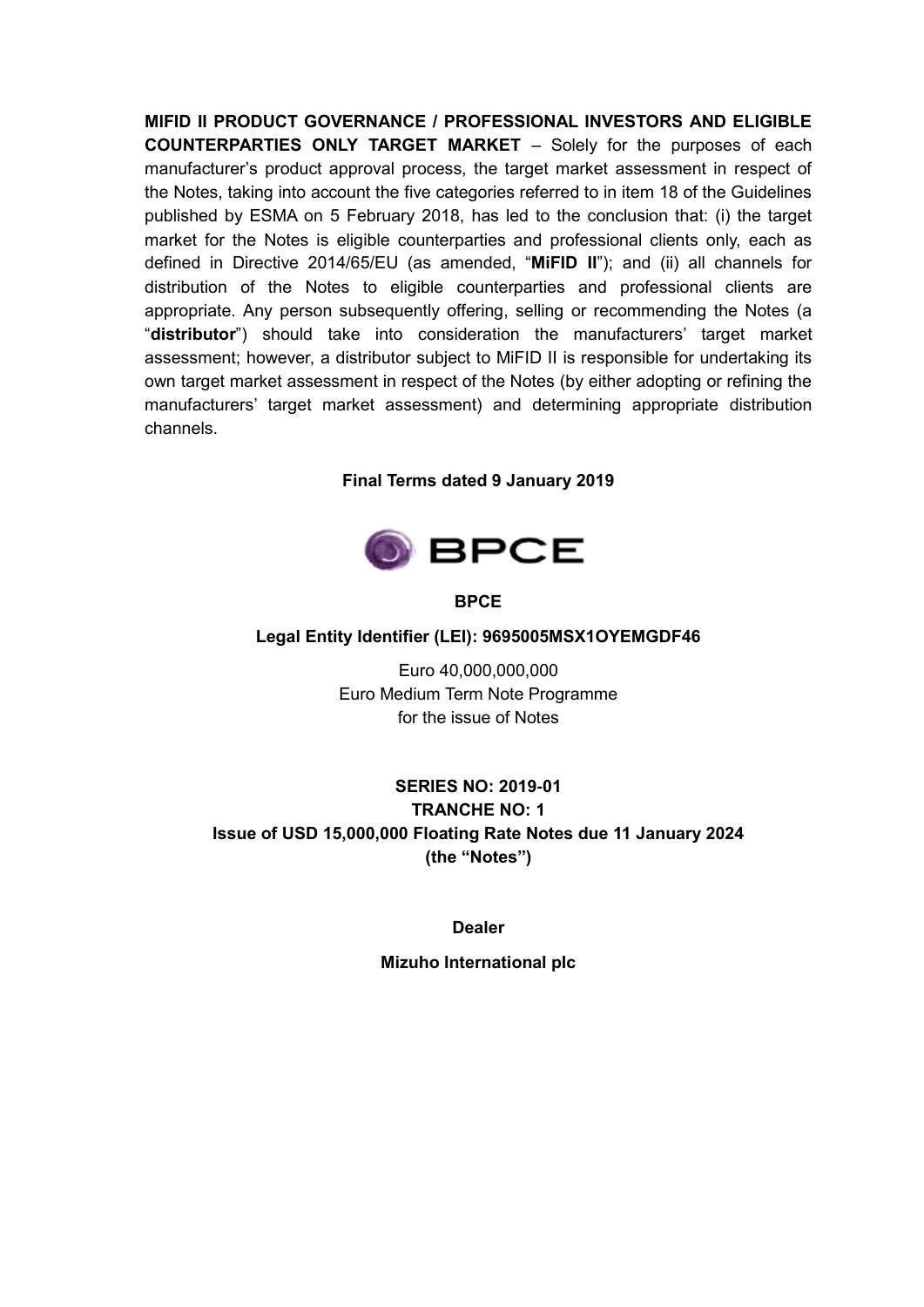#### **PART A – CONTRACTUAL TERMS**

Terms used herein shall be deemed to be defined as such for the purposes of the Conditions (the "**Conditions**") set forth in the base prospectus dated 21 November 2018 which received visa n°18-528 from the *Autorité des marchés financiers* (the "**AMF**") on 21 November 2018 (the "**Base Prospectus**") which constitutes a base prospectus for the purposes of the Prospectus Directive.

This document constitutes the Final Terms of the Notes described herein for the purposes of Article 5.4 of the Prospectus Directive and must be read in conjunction with such Base Prospectus. Full information on the Issuer and the offer of the Notes is only available on the basis of the combination of these Final Terms and the Base Prospectus. The Base Prospectus is available for viewing at the office of the Fiscal Agent or each of the Paying Agents and on the website of the AMF (www.amf-france.org) and copies may be obtained from BPCE, 50 avenue Pierre Mendès-France, 75013 Paris, France.

| 1            | Issuer:                                                                   | <b>BPCE</b>                                                                                                                                                                     |  |
|--------------|---------------------------------------------------------------------------|---------------------------------------------------------------------------------------------------------------------------------------------------------------------------------|--|
| $\mathbf{2}$ | (i)<br>Series Number:                                                     | 2019-01                                                                                                                                                                         |  |
|              | <b>Tranche Number:</b><br>(ii)                                            | 1                                                                                                                                                                               |  |
| 3            | <b>Specified Currency or Currencies:</b>                                  | United States Dollars ("USD")                                                                                                                                                   |  |
| 4            | <b>Aggregate Nominal Amount:</b>                                          |                                                                                                                                                                                 |  |
|              | Series:<br>(i)                                                            | USD 15,000,000                                                                                                                                                                  |  |
|              | Tranche:<br>(ii)                                                          | USD 15,000,000                                                                                                                                                                  |  |
| 5            | <b>Issue Price:</b>                                                       | 100.00 per cent. of the Aggregate Nominal<br>Amount                                                                                                                             |  |
| 6            | Specified Denomination(s):                                                | USD 1,000,000                                                                                                                                                                   |  |
| 7            | <b>Issue Date:</b><br>(i)                                                 | 11 January 2019                                                                                                                                                                 |  |
|              | Interest Commencement Date:<br>(ii)                                       | <b>Issue Date</b>                                                                                                                                                               |  |
| 8            | Interest Basis:                                                           | Three (3) months USD LIBOR + 0.92 per<br>cent. Floating Rate<br>(further particulars specified below)                                                                           |  |
| 9            | <b>Maturity Date:</b>                                                     | The Specified Interest Payment Date falling<br>on or nearest to 11 January 2024                                                                                                 |  |
| 10           | <b>Redemption Basis:</b>                                                  | Subject to any purchase and cancellation or<br>early redemption, the<br><b>Notes</b><br>will<br>be<br>redeemed on the Maturity Date at 100 per<br>cent. of their nominal amount |  |
| 11           | Change of Interest Basis:                                                 | Not Applicable                                                                                                                                                                  |  |
| 12           | <b>Put/Call Options:</b>                                                  | Not Applicable                                                                                                                                                                  |  |
| 13           | <b>Status of the Notes:</b><br>(i)                                        | <b>Senior Preferred Notes</b>                                                                                                                                                   |  |
|              | of<br>the<br>Dates<br>(ii)<br>corporate<br>authorisations for issuance of | Decision of the <i>Directoire</i> of the Issuer<br>dated 9 April 2018 and of Mr. Jean-Philippe                                                                                  |  |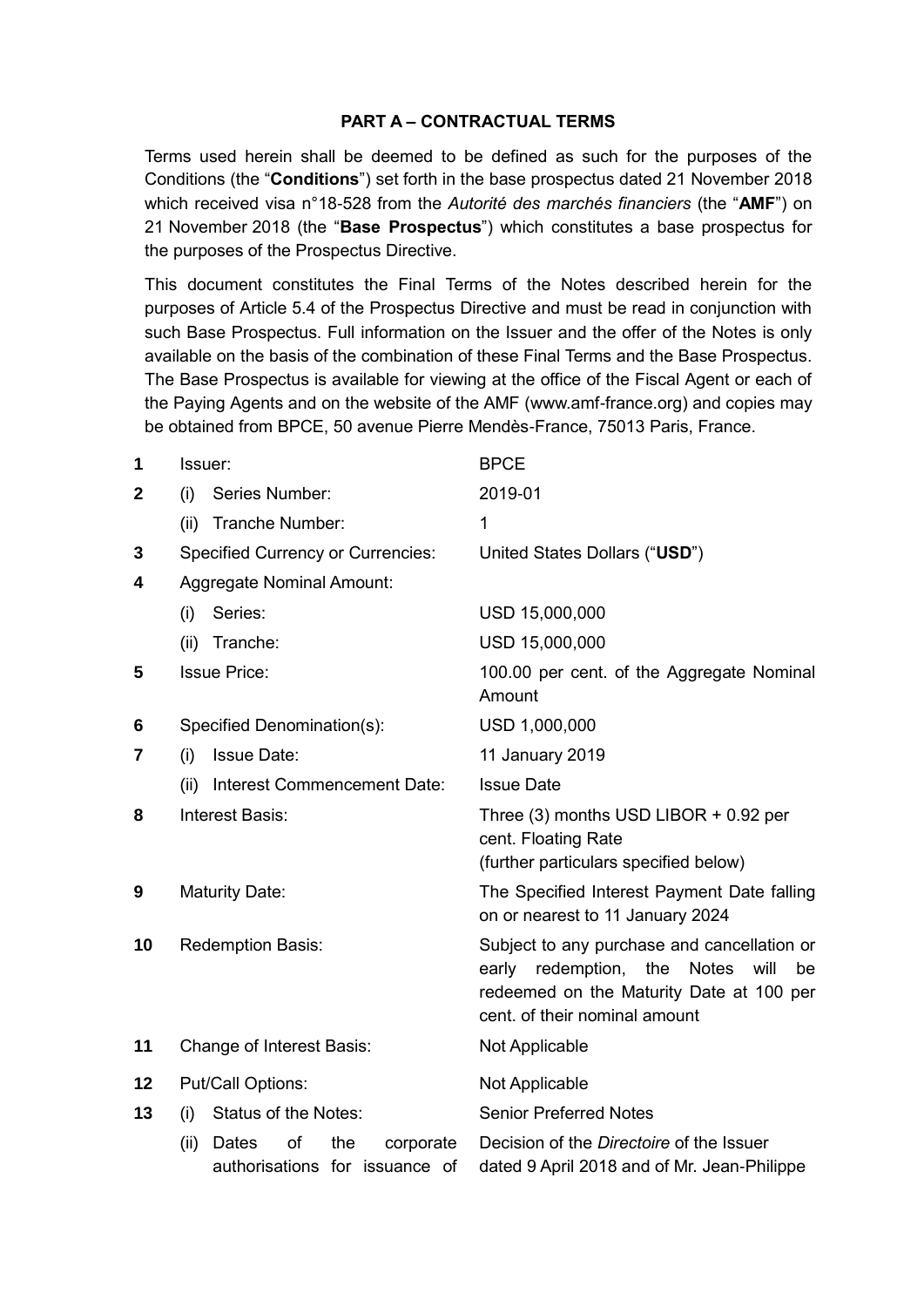Notes obtained: Berthaut, Head of Group Funding dated 2 January 2019.

# **PROVISIONS RELATING TO INTEREST (IF ANY) PAYABLE**

| 14 |                                              | <b>Fixed Rate Note Provisions</b>                                         |                                                                                                                                                                                                                                                                                                                                                        |                | Not Applicable                   |                                                 |                                                                                                           |     |
|----|----------------------------------------------|---------------------------------------------------------------------------|--------------------------------------------------------------------------------------------------------------------------------------------------------------------------------------------------------------------------------------------------------------------------------------------------------------------------------------------------------|----------------|----------------------------------|-------------------------------------------------|-----------------------------------------------------------------------------------------------------------|-----|
| 15 | <b>Floating Rate Note Provisions</b>         |                                                                           |                                                                                                                                                                                                                                                                                                                                                        | Applicable     |                                  |                                                 |                                                                                                           |     |
|    | Interest Period(s):<br>(i)                   |                                                                           | The period beginning on (and including) the<br>Interest Commencement Date and ending<br>on (but excluding) the First Specified<br>Interest Payment Date and each successive<br>period beginning on (and including) a<br>Specified Interest Payment Date and ending<br>on (but excluding) the next succeeding<br><b>Specified Interest Payment Date</b> |                |                                  |                                                 |                                                                                                           |     |
|    | (ii)                                         | Specified<br>Dates:                                                       | Interest                                                                                                                                                                                                                                                                                                                                               | Payment        | accordance                       | with<br>the<br>Convention set out in (iv) below | 11 January, 11 April, 11 July and 11 October<br>in each year, subject to adjustment in<br><b>Business</b> | Day |
|    |                                              |                                                                           | (iii) First Interest Payment Date:                                                                                                                                                                                                                                                                                                                     |                |                                  | on or nearest to 11 April 2019                  | The Specified Interest Payment Date falling                                                               |     |
|    |                                              | (iv) Business Day Convention:                                             |                                                                                                                                                                                                                                                                                                                                                        |                | Modified<br>Convention           | Following                                       | <b>Business</b>                                                                                           | Day |
|    |                                              | (v) Interest Period Date:                                                 |                                                                                                                                                                                                                                                                                                                                                        |                | Not Applicable                   |                                                 |                                                                                                           |     |
|    |                                              | (vi) Business Centre(s):                                                  |                                                                                                                                                                                                                                                                                                                                                        |                | London, New York and TARGET      |                                                 |                                                                                                           |     |
|    |                                              | (vii) Manner in which the Rate(s) of<br>Interest is/are to be determined: |                                                                                                                                                                                                                                                                                                                                                        |                | <b>Screen Rate Determination</b> |                                                 |                                                                                                           |     |
|    |                                              | Calculation Agent):                                                       | (viii) Party responsible for calculating<br>the Rate(s) of Interest and/or<br>Interest Amount(s) (if not the                                                                                                                                                                                                                                           |                | Not Applicable                   |                                                 |                                                                                                           |     |
|    |                                              |                                                                           | (ix) Screen Rate Determination:                                                                                                                                                                                                                                                                                                                        |                | Applicable                       |                                                 |                                                                                                           |     |
|    |                                              |                                                                           | Reference Rate:                                                                                                                                                                                                                                                                                                                                        |                | 3 months USD LIBOR               |                                                 |                                                                                                           |     |
|    |                                              |                                                                           | <b>Interest Determination</b><br>Date:                                                                                                                                                                                                                                                                                                                 |                |                                  | first day of each Interest Period               | Two (2) London Business Days prior to the                                                                 |     |
|    |                                              |                                                                           | <b>Relevant Screen Page:</b>                                                                                                                                                                                                                                                                                                                           |                |                                  | Reuters Screen LIBOR01 Page                     |                                                                                                           |     |
|    |                                              |                                                                           | <b>Relevant Screen Page</b><br>Time                                                                                                                                                                                                                                                                                                                    |                | 11:00 am London time             |                                                 |                                                                                                           |     |
|    |                                              | (x) FBF Determination                                                     |                                                                                                                                                                                                                                                                                                                                                        |                | Not Applicable                   |                                                 |                                                                                                           |     |
|    | (xi) ISDA Determination:<br>(xii) Margin(s): |                                                                           |                                                                                                                                                                                                                                                                                                                                                        | Not Applicable |                                  |                                                 |                                                                                                           |     |
|    |                                              |                                                                           |                                                                                                                                                                                                                                                                                                                                                        |                | + 0.92 per cent. per annum       |                                                 |                                                                                                           |     |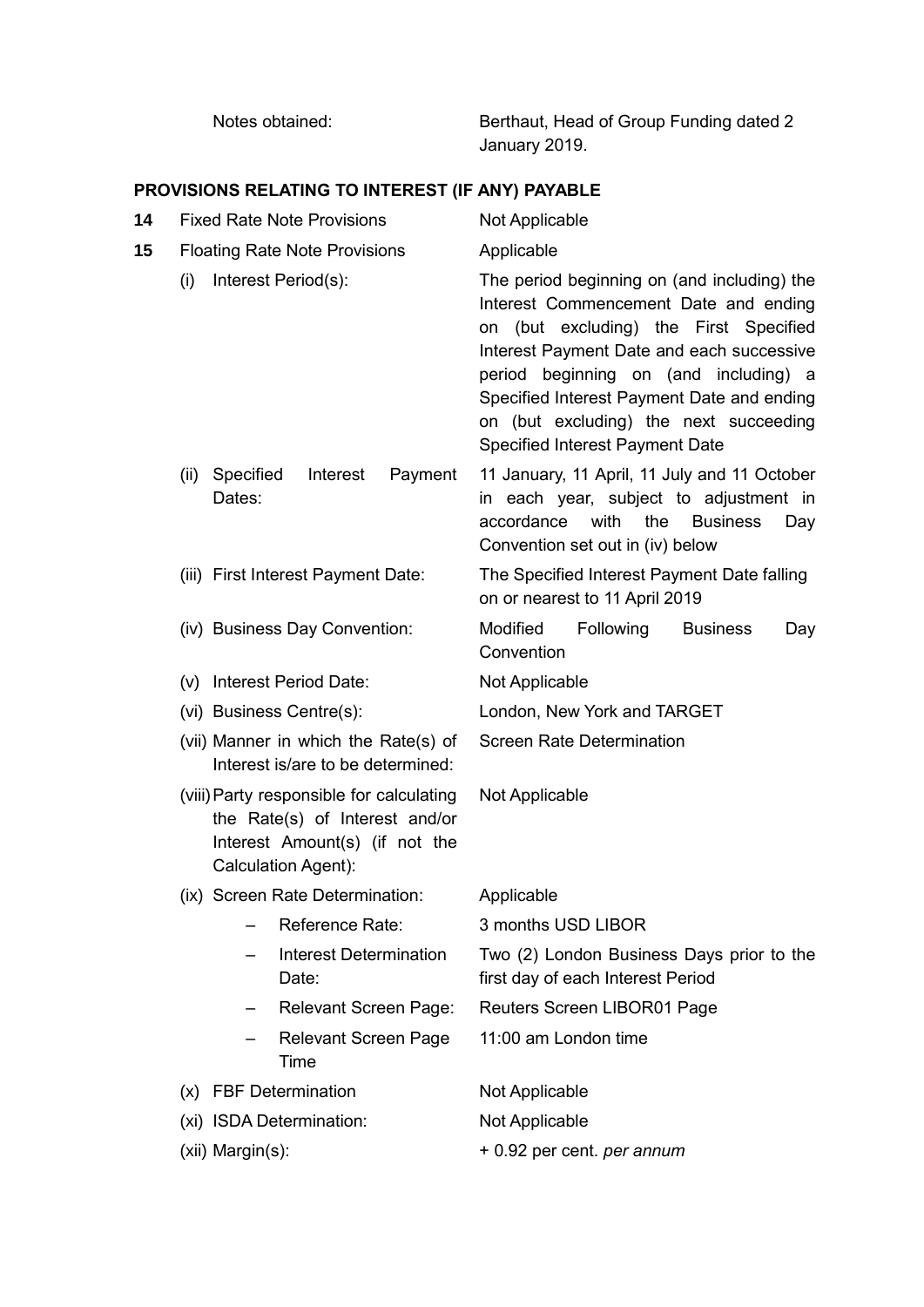|    | (xiii) Minimum Rate of Interest:      | 0.00 per cent. per annum |
|----|---------------------------------------|--------------------------|
|    | (xiv) Maximum Rate of Interest:       | Not Applicable           |
|    | (xv) Day Count Fraction:              | Actual/360, Adjusted     |
| 16 | Zero Coupon Note Provisions           | Not Applicable           |
| 17 | <b>Inflation Linked Interest Note</b> | Not Applicable           |
|    | Provisions                            |                          |

#### **PROVISIONS RELATING TO REDEMPTION**

| 18 | <b>Call Option</b>                                                                                                                                                                                                                                                                                                                             | Not Applicable                                                           |  |
|----|------------------------------------------------------------------------------------------------------------------------------------------------------------------------------------------------------------------------------------------------------------------------------------------------------------------------------------------------|--------------------------------------------------------------------------|--|
| 19 | <b>Put Option</b>                                                                                                                                                                                                                                                                                                                              | Not Applicable                                                           |  |
| 20 | <b>MREL/TLAC Disqualification Event</b><br>Call Option:                                                                                                                                                                                                                                                                                        | Applicable                                                               |  |
| 21 | Final Redemption Amount of each<br><b>Note</b>                                                                                                                                                                                                                                                                                                 | USD 1,000,000 per Note of USD 1,000,000<br><b>Specified Denomination</b> |  |
| 22 | <b>Inflation Linked Notes - Provisions</b><br>relating to the Final Redemption<br>Amount:                                                                                                                                                                                                                                                      | Not Applicable                                                           |  |
| 23 | <b>Early Redemption Amount</b>                                                                                                                                                                                                                                                                                                                 |                                                                          |  |
|    | Early Redemption Amount(s) of<br>(i)<br>each Senior Note payable on<br>redemption<br>the<br>upon<br>occurrence of an MREL/TLAC<br>Disqualification<br>Event<br>(Condition $6(g)$ ), if applicable, a<br>Withholding<br>Tax<br>Event<br>(Condition 6(i)(i)), a Gross-Up<br>Event (Condition $6(i)(ii)$ ) or for<br>Illegality (Condition 6(I)): | USD 1,000,000 per Note of USD 1,000,000<br><b>Specified Denomination</b> |  |
|    | Early Redemption Amount(s) of<br>(ii)<br>Subordinated<br><b>Note</b><br>each<br>payable on redemption upon                                                                                                                                                                                                                                     | Not Applicable                                                           |  |

the occurrence of a Capital Event (Condition 6(h), a Withholding Tax Event (Condition 6(i)(i), a Gross-Up Event (Condition  $6(i)(ii)$ ) or a Tax Deductibility Event (Condition 6(i)(iii)):

(iii) Redemption for taxation reasons permitted on days others than Interest Payment Dates (Condition 6(i)): No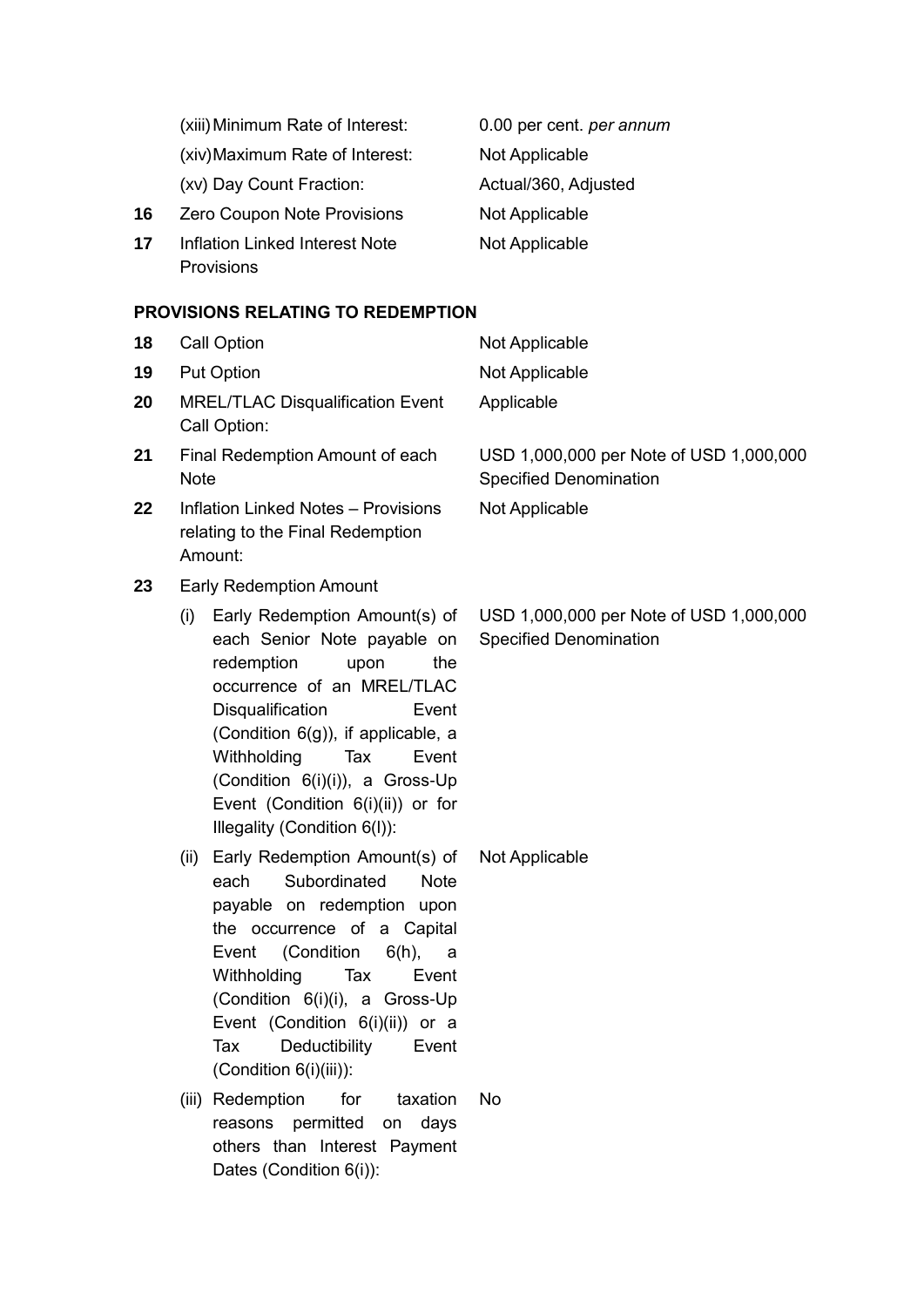(iv) Unmatured Coupons to become Not Applicable void upon early redemption (Materialised Bearer Notes only) (Condition 7(f)):

## **GENERAL PROVISIONS APPLICABLE TO THE NOTES**

| 24 | Form of Notes:                                                                                                             | <b>Dematerialised Notes</b>                                                                 |  |  |
|----|----------------------------------------------------------------------------------------------------------------------------|---------------------------------------------------------------------------------------------|--|--|
|    | Form of Dematerialised Notes:<br>(i)                                                                                       | Bearer form (au porteur)                                                                    |  |  |
|    | (ii)<br><b>Registration Agent:</b>                                                                                         | Not Applicable                                                                              |  |  |
|    | Temporary Global Certificate:<br>(iii)                                                                                     | Not Applicable                                                                              |  |  |
|    | (iv) Applicable TEFRA exemption:                                                                                           | Not Applicable                                                                              |  |  |
| 25 | Financial Centre(s):                                                                                                       | London, New York and TARGET                                                                 |  |  |
| 26 | Talons for future Coupons or<br>Receipts to be attached to Definitive<br>Notes (and dates on which such<br>Talons mature): | Not Applicable                                                                              |  |  |
| 27 | Details relating to Instalment Notes:<br>amount of each instalment, date on<br>which each payment is to be made:           | Not Applicable                                                                              |  |  |
| 28 | Redenomination provisions:                                                                                                 | Not Applicable                                                                              |  |  |
| 29 | Purchase in accordance with<br>applicable French laws and<br>regulations:                                                  | Applicable                                                                                  |  |  |
| 30 | Consolidation provisions:                                                                                                  | Not Applicable                                                                              |  |  |
| 31 | Meeting and Voting Provisions                                                                                              | Contractual Masse shall apply                                                               |  |  |
|    | (Condition 11):                                                                                                            | Name and address of the Representative:                                                     |  |  |
|    |                                                                                                                            | As per Condition 11 (c)                                                                     |  |  |
|    |                                                                                                                            | and<br>address<br>of<br>the<br>alternate<br>Name<br>Representative:                         |  |  |
|    |                                                                                                                            | As per Condition 11 (c)                                                                     |  |  |
|    |                                                                                                                            | The Representative will receive a<br>remuneration of EUR 2,000 (excluding VAT)<br>per year. |  |  |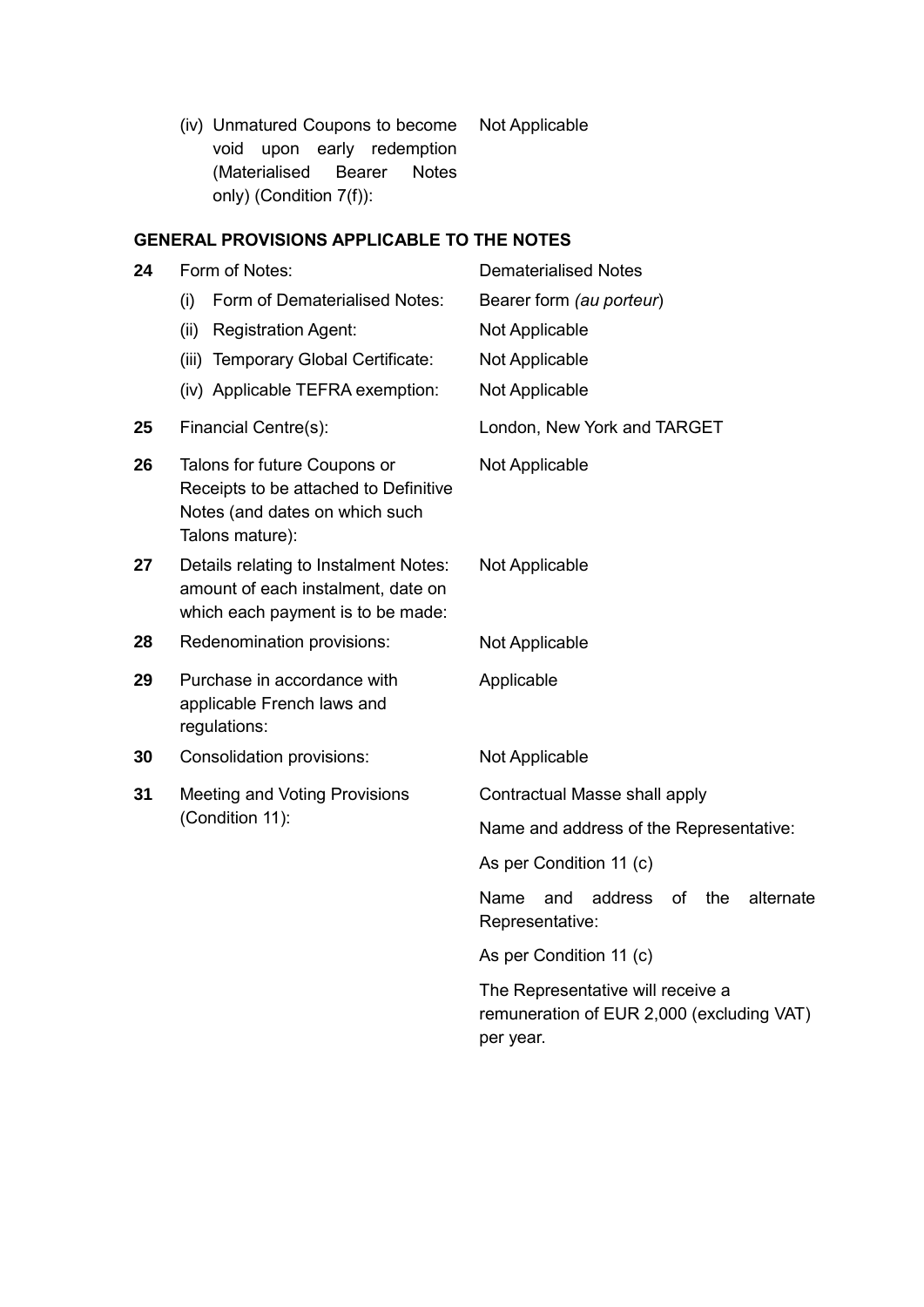## **RESPONSIBILITY**

The Issuer accepts responsibility for the information contained in these Final Terms.

Signed on behalf of BPCE

Duly represented by: ............................................

Mr. Jean-Philippe BERTHAUT, Head of Group Funding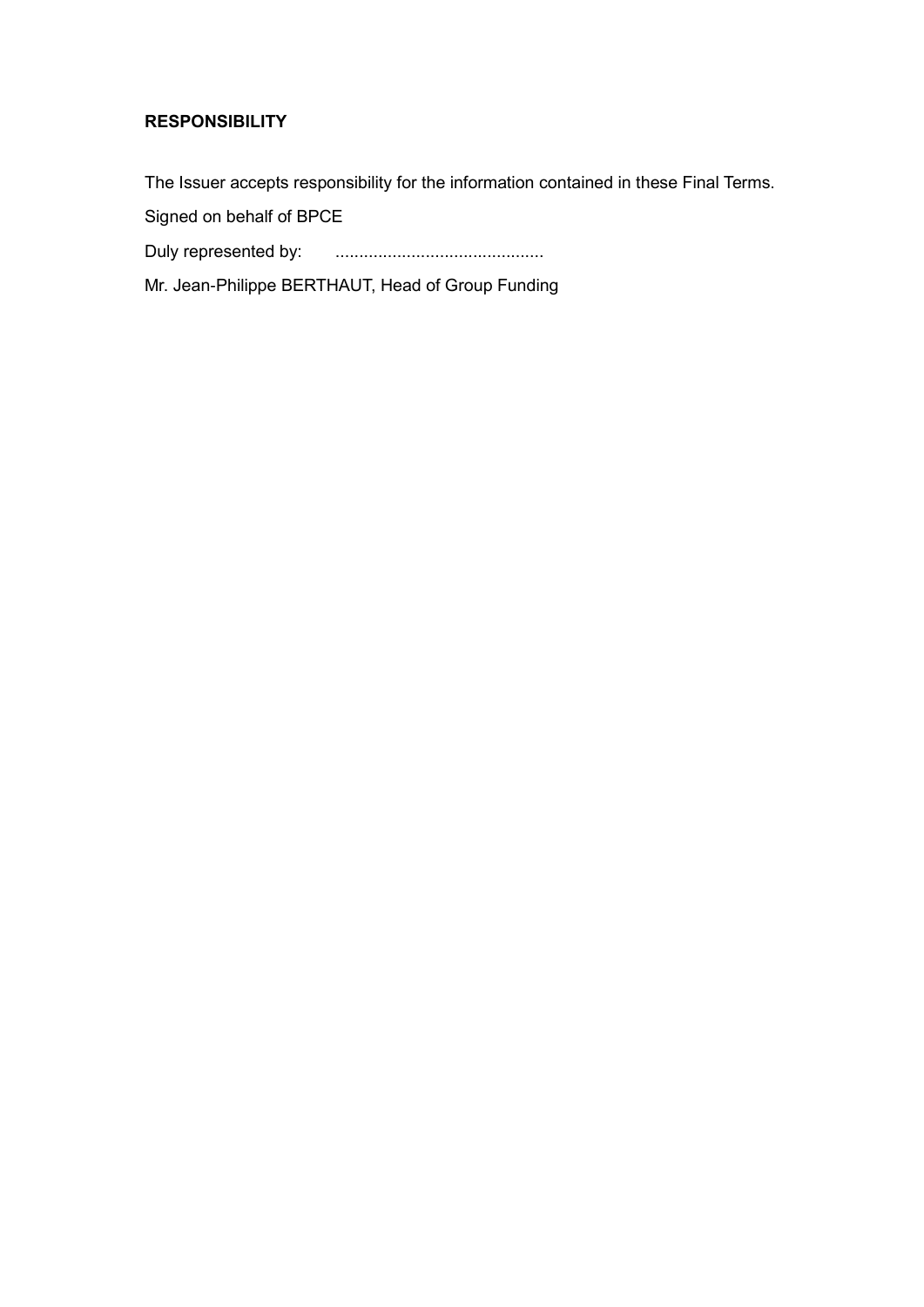#### **PART B – OTHER INFORMATION**

#### **1 LISTING AND ADMISSION TO TRADING**

- (i) Listing and Admission to trading Application has been made by the Issuer (or on its behalf) for the Notes to be listed and admitted to trading on Euronext Paris with effect from the Issue Date. (ii) Estimate of total expenses EUR 3,850
- related to admission to trading:

#### **2 RATINGS**

Ratings: Not Applicable

## **3 INTERESTS OF NATURAL AND LEGAL PERSONS INVOLVED IN THE ISSUE**

Save as discussed in "Subscription and Sale", so far as the Issuer is aware, no person involved in the offer of the Notes has an interest material to the offer.

## **4 REASONS FOR THE OFFER, ESTIMATED NET PROCEEDS AND TOTAL EXPENSES**

Not Applicable

### **5 FLOATING RATE NOTES ONLY - HISTORIC INTEREST RATES**

Details of historic LIBOR rates can be obtained from Reuters Page LIBOR01.

#### **6 NOTES LINKED TO A BENCHMARK ONLY – BENCHMARK**

Benchmarks: Amounts payable under the Notes will be calculated by reference to 3 months USD LIBOR which is provided by European Money Market Institute ("EMMI"). As at the date of these Final Terms,3 months USD LIBOR does not appear on the register of administrators and benchmarks established and maintained by the European Securities and Markets Authority pursuant to Article 36 of the Benchmark Regulation (Regulation (EU) 2016/1011) (the "**Benchmark Regulation**"). As far as the Issuer is aware, the transitional provisions in Article 51 of the Benchmark Regulation apply, such that EMMI is not currently required to obtain authorisation or registration. **7 OPERATIONAL INFORMATION** ISIN: FR0013393493

Common Code: 001339349

Depositaries:

(i) Euroclear France to act as Yes